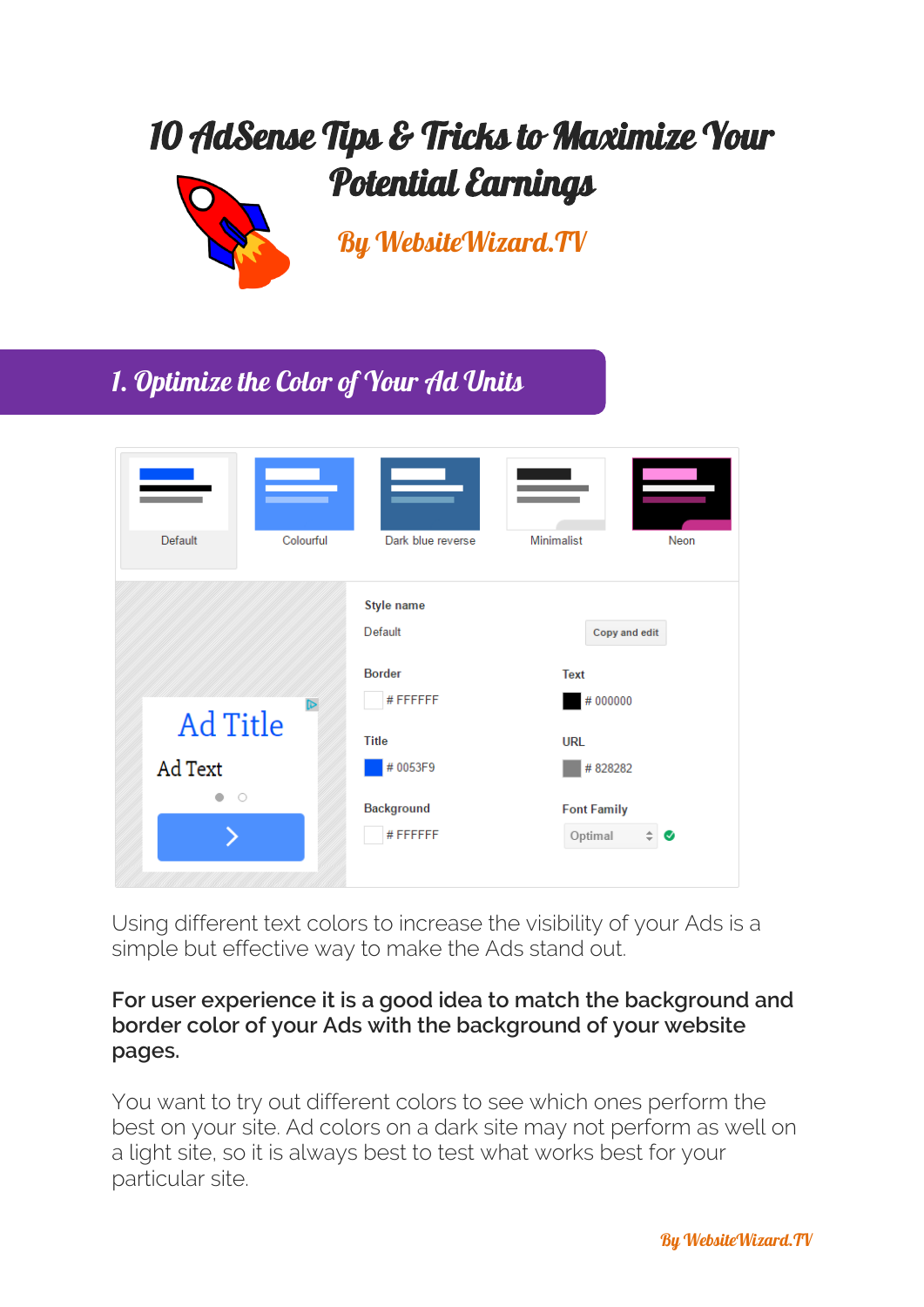# 2. Use Responsive Ad Units

| Showing<br>Responsive $\Leftrightarrow$                   |                                                                    |  |  |
|-----------------------------------------------------------|--------------------------------------------------------------------|--|--|
| Automatic size<br>Responsive<br>Preview<br>Recommended: O | $\longleftrightarrow$<br>Automatic size<br><b>Responsive Links</b> |  |  |

If you ever looked at the Google Analytics of your site you would have noticed that a huge portion of your visits are coming from mobile devices.

It is therefore essential that you are running a responsive website, and AdSense Ads are no exception.

**You want to make sure you are using Responsive Ads on your site as these will automatically resize themselves for optimal viewing experience on mobile devices.** 

[>> Click Here To Learn How To Build a Mobile Responsive](http://www.websitewizard.tv/adsense-pdf/responsive) Website

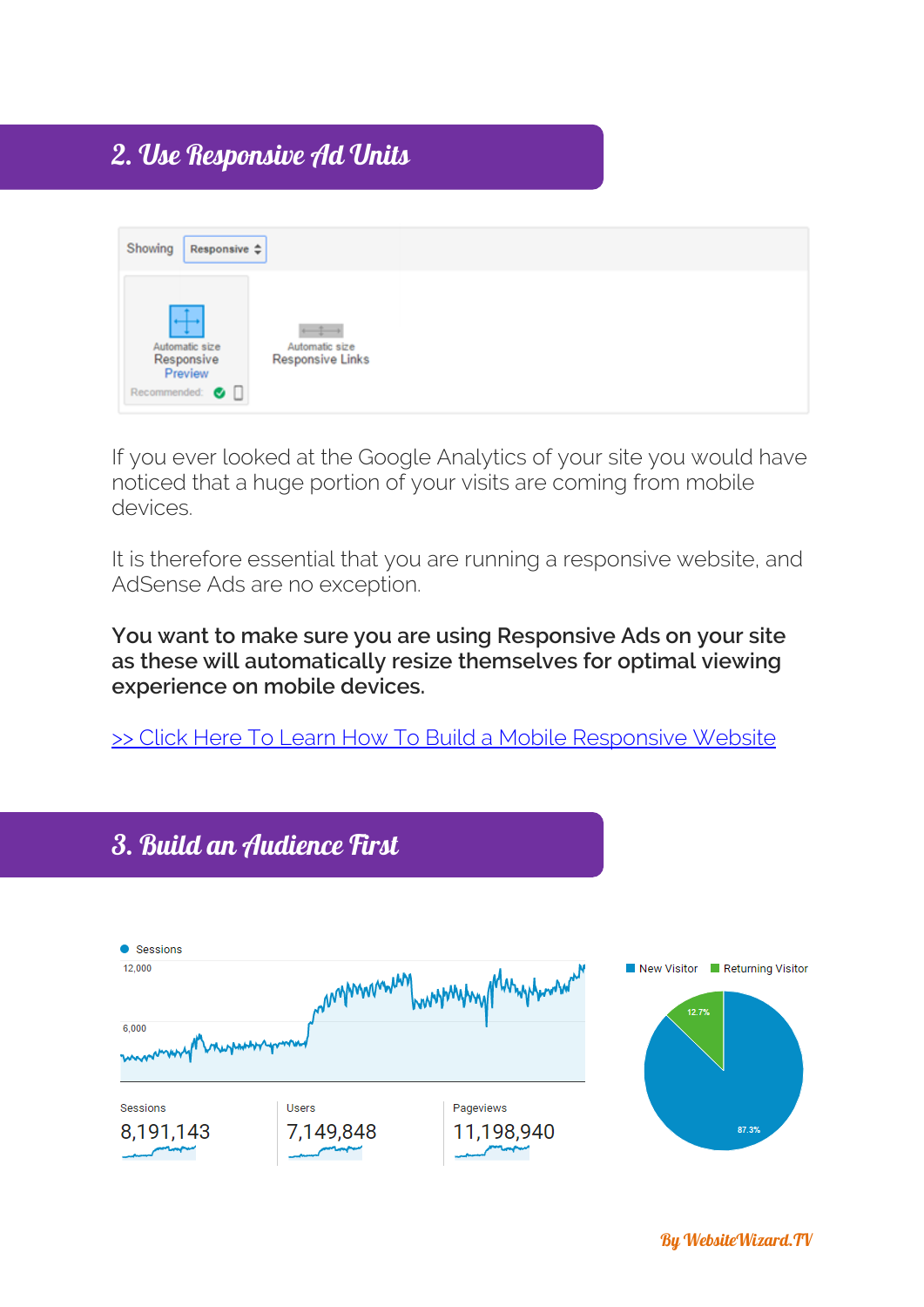It may be tempting to get AdSense up on your site right after launching, but it is best to hold off on this until you have built an audience first.

**It's not a good idea to clutter your website with Ads before anyone knows about it otherwise you will put a lot of people off and make a bad impression.**

Keeping your website clutter free while you continue to build an audience will mean people are much more likely to enjoy and share your content, and link to your site.

**Hold off on the Ads until you become an authority in your niche or at least have an established following.** 



"Above the fold" simply means the area of the screen you can see without having to scroll down. Similarly, "below the fold" refers to the content that is only visible when you scroll down.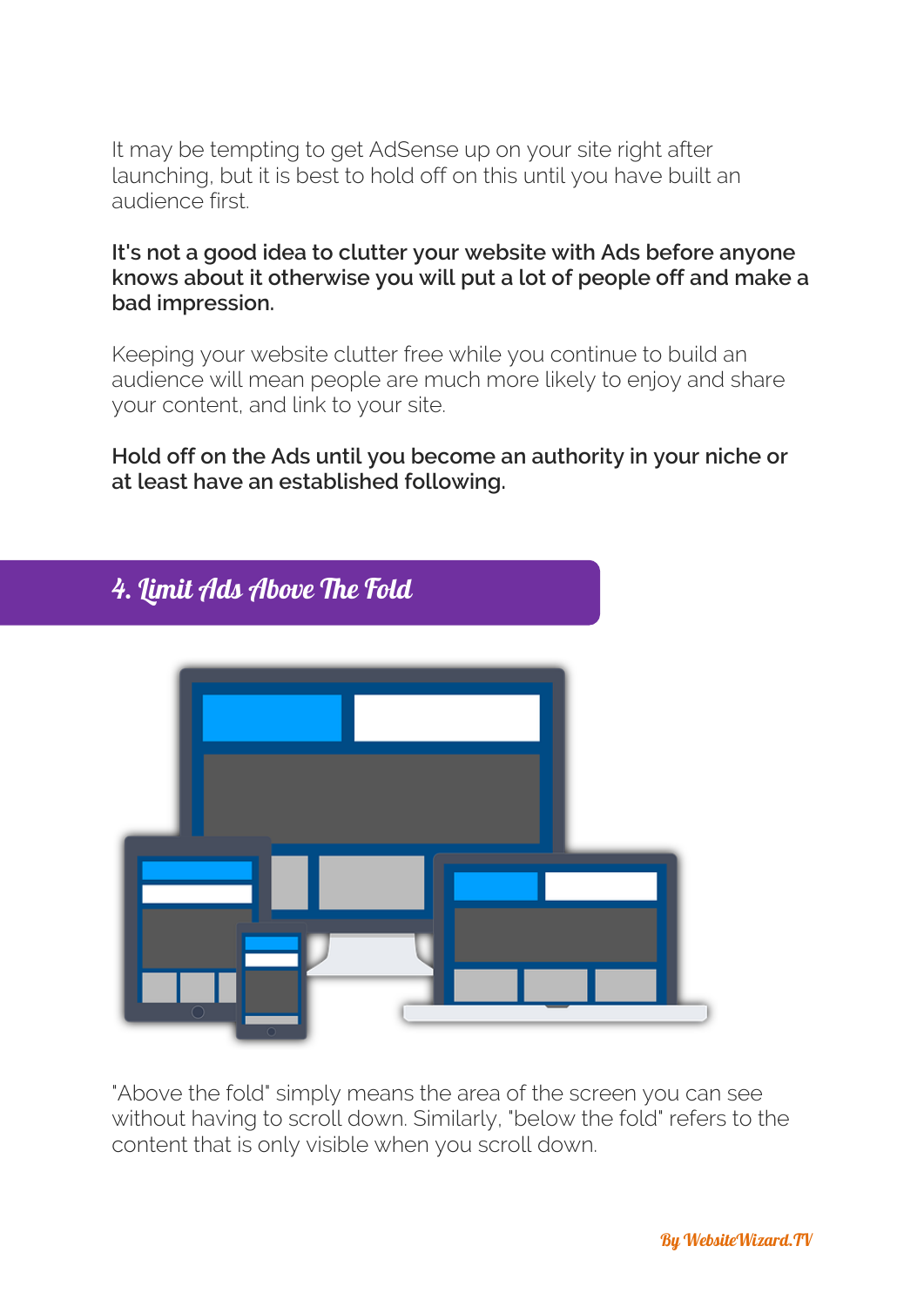**Avoid having too many Ad units above the fold because it makes it difficult for your website visitors to find what they came to your site for.**

Having too many Ads "Above the fold" means more users will exit the page when they visit your site. This is indicated by 'bounce rate' inside Google Analytics.

**Having a high bounce rate will mean Google will penalize your webpage in the search engines.**



When it comes to AdSense earnings, content really is key!

No traffic = No money More traffic = More money.

**Your website will get an SEO Boost (More Traffic) in Google if you are publishing high quality content on a regular basis.**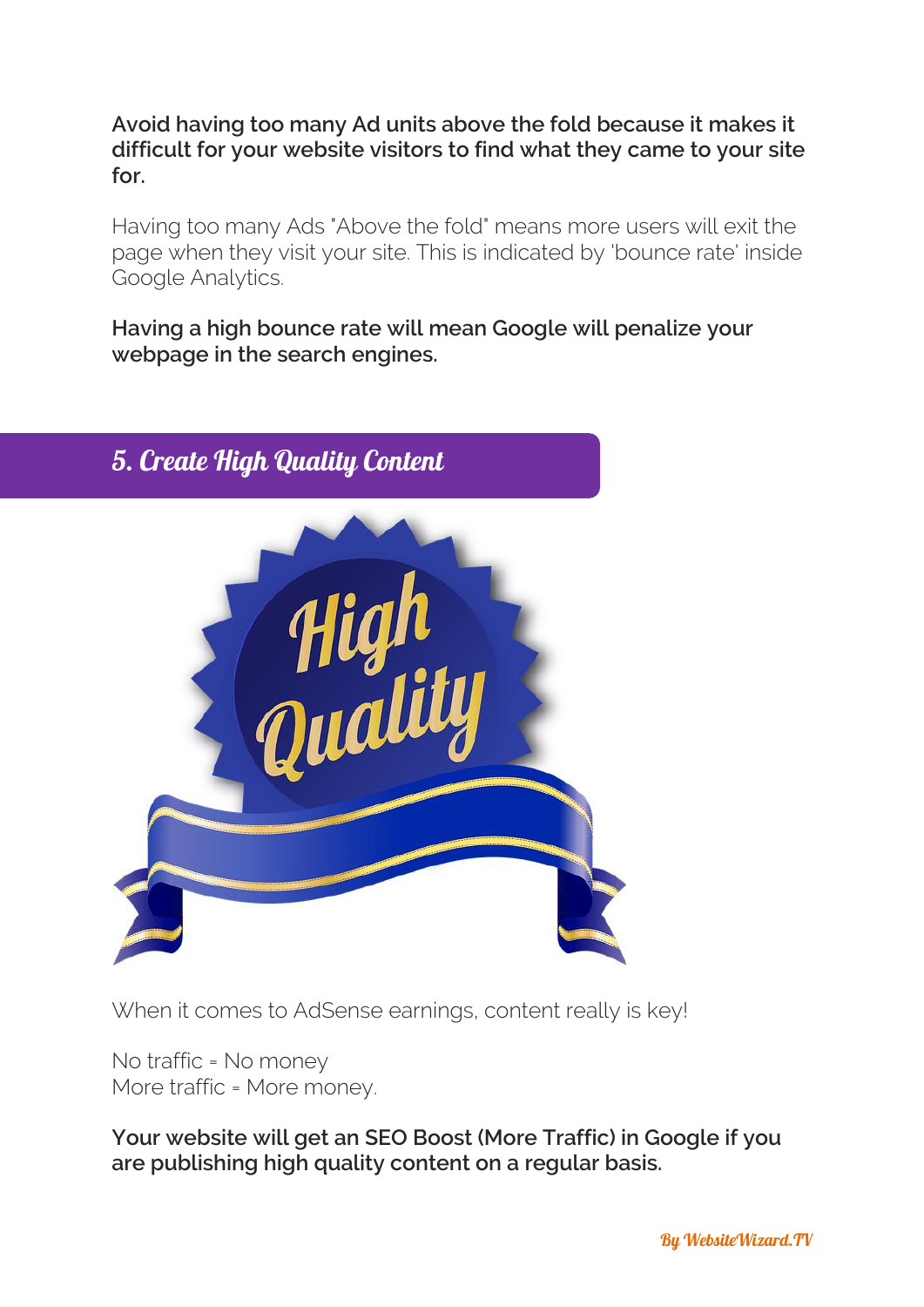Optimizing your content for the search engines will also help to get you more organic traffic to your site.

[>> Click Here To Learn](http://www.websitewizard.tv/adsense-pdf/seo) Website SEO

# 6. Use Multiple Ad Units

|                        | Ads |     |            |          |
|------------------------|-----|-----|------------|----------|
| o<br>Ads<br>Ads<br>Ads | Ads | Ads | Ads<br>Ads | ۹<br>Ads |

An easy way to increase your AdSense revenue is to place more than one Ad type on the page.

#### **Using a mix of AdSense for content, Link and Search, along with various different size Ad units is a sure fire way to boost earnings.**

The more Ads users are served from Google, the more likely they are to interact with the Ads.

#### **Make sure you stick to the AdSense rules regarding maximum Ads you are allowed on any given page to avoid getting your account banned.**

Currently you are allowed a maximum of 3 AdSense for content units, 3 link units, and 2 search units.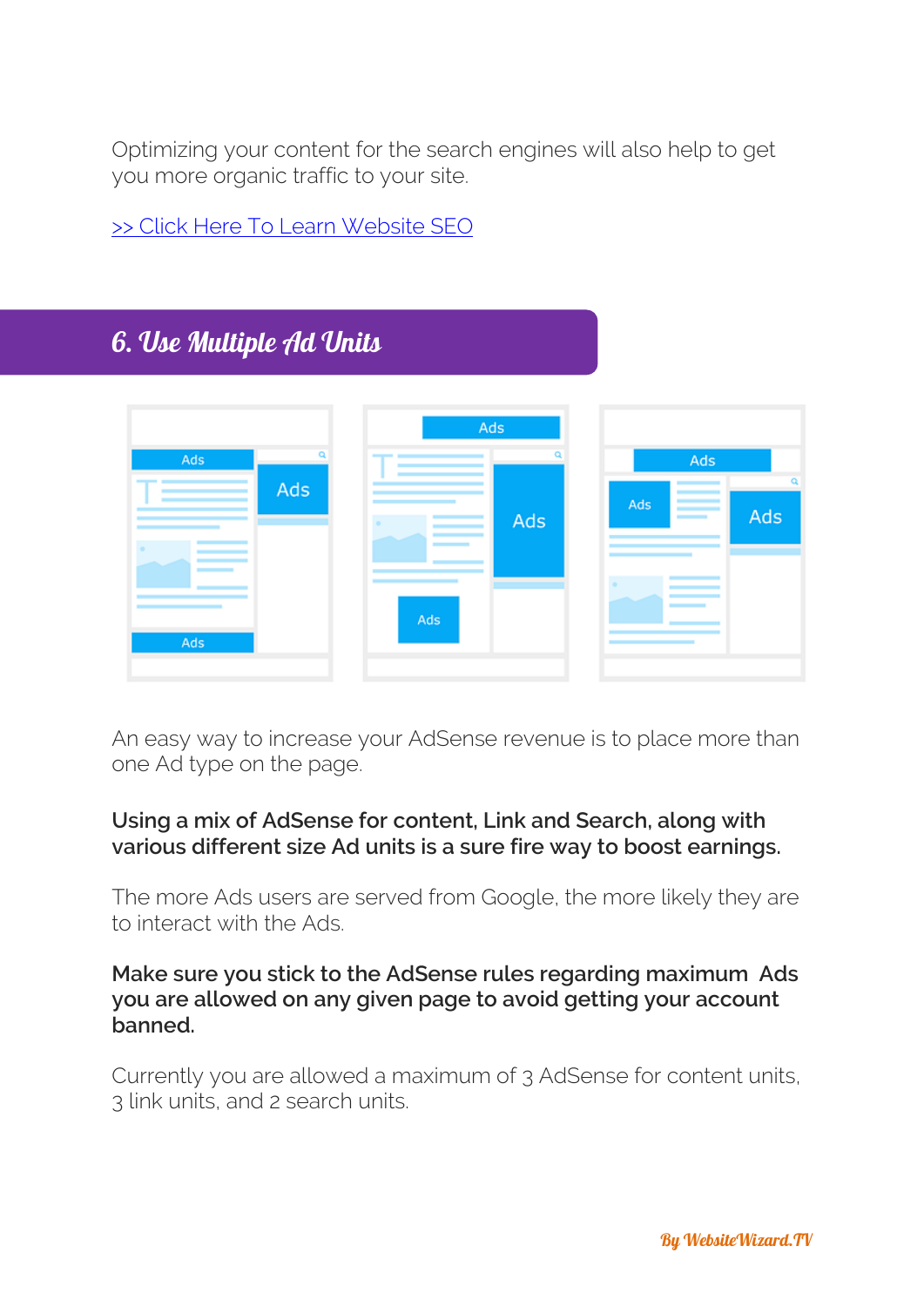### 7. Don't Go Overboard with Blocking & Filters

| Allow & block ads  |                |
|--------------------|----------------|
|                    |                |
| Allowed or blocked | URL $\uparrow$ |
|                    |                |

Whenever you block an Ad by URL, you are also reducing the amount of bidding taking place for space on your site which in turn means you are reducing the earning potential of that Ad.

**If you decide to filter out categories then it reduces the earning potential even more. Do not block Ads unless it is a must.** 

## 8. Split Test Your Ads

#### ▼ Allow & block experiments

| Create |               |                |            |            |
|--------|---------------|----------------|------------|------------|
| Name   | <b>Status</b> | Summary        | Confidence | Start date |
|        |               | No experiments |            |            |

#### ▼ Ad unit experiments

| Create         |               |                |            |                   |
|----------------|---------------|----------------|------------|-------------------|
| <b>Name</b>    | <b>Status</b> | <b>Summary</b> | Confidence | <b>Start date</b> |
| No experiments |               |                |            |                   |

Experiments allow you to A/B split test different Ads and select the highest performer.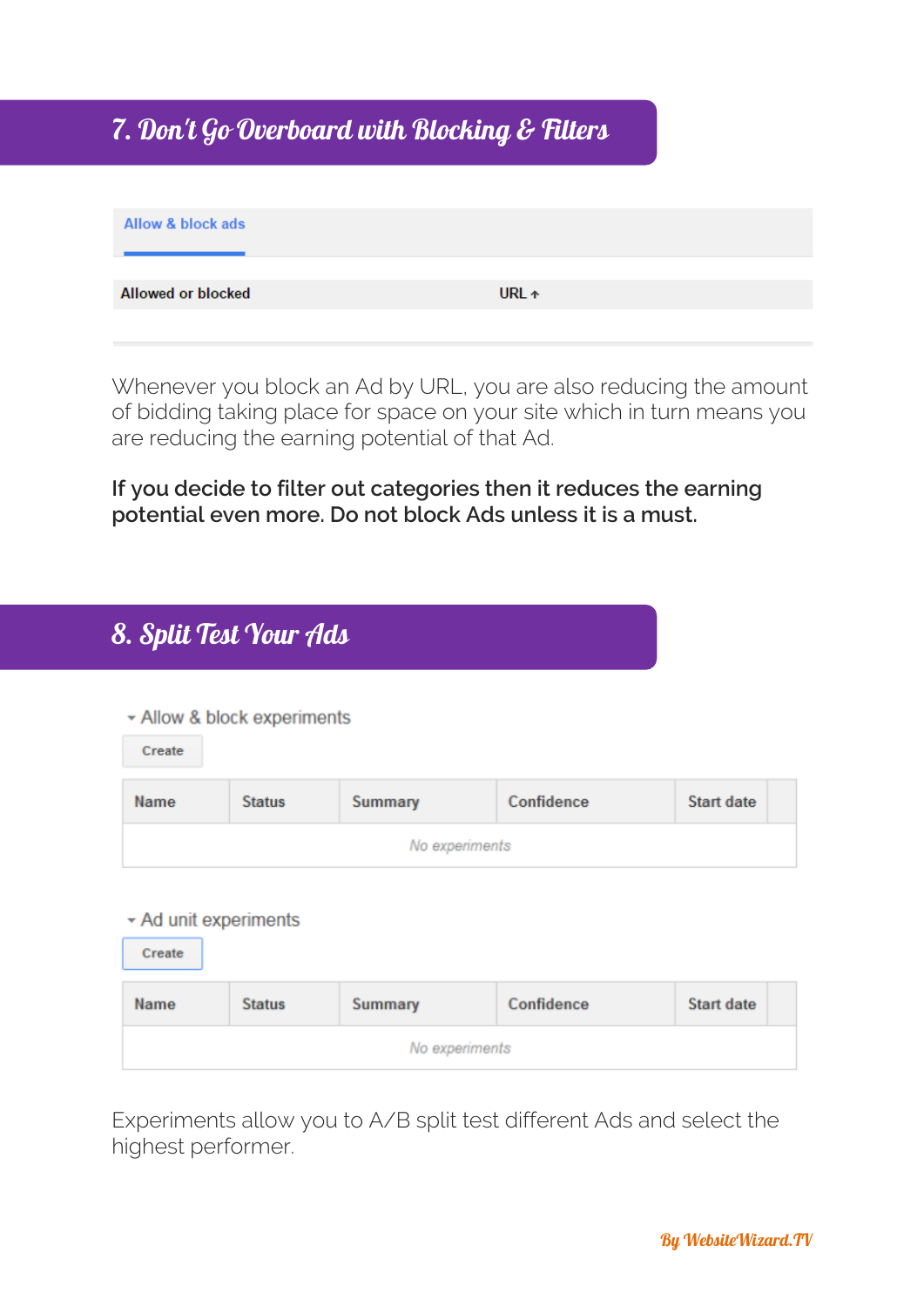**This is useful if you want to split test different Ad colors for example to see which one converts best.** 

You can also use experiments to see how text-only ads perform against both text and display ads.

**If you're an AdSense newbie then you may find the process of creating experiments a little daunting, however it's definitely worth taking the time to learn how to do.**



It's a good idea to stay up to date with Google AdSense so you are aware of any changes that may take place.

#### **Google AdSense have an official blog you can follow to stay up to date with all the latest news.**

You can also take advantage of Google's help center and free resources to get some ideas of how to earn more as a publisher.